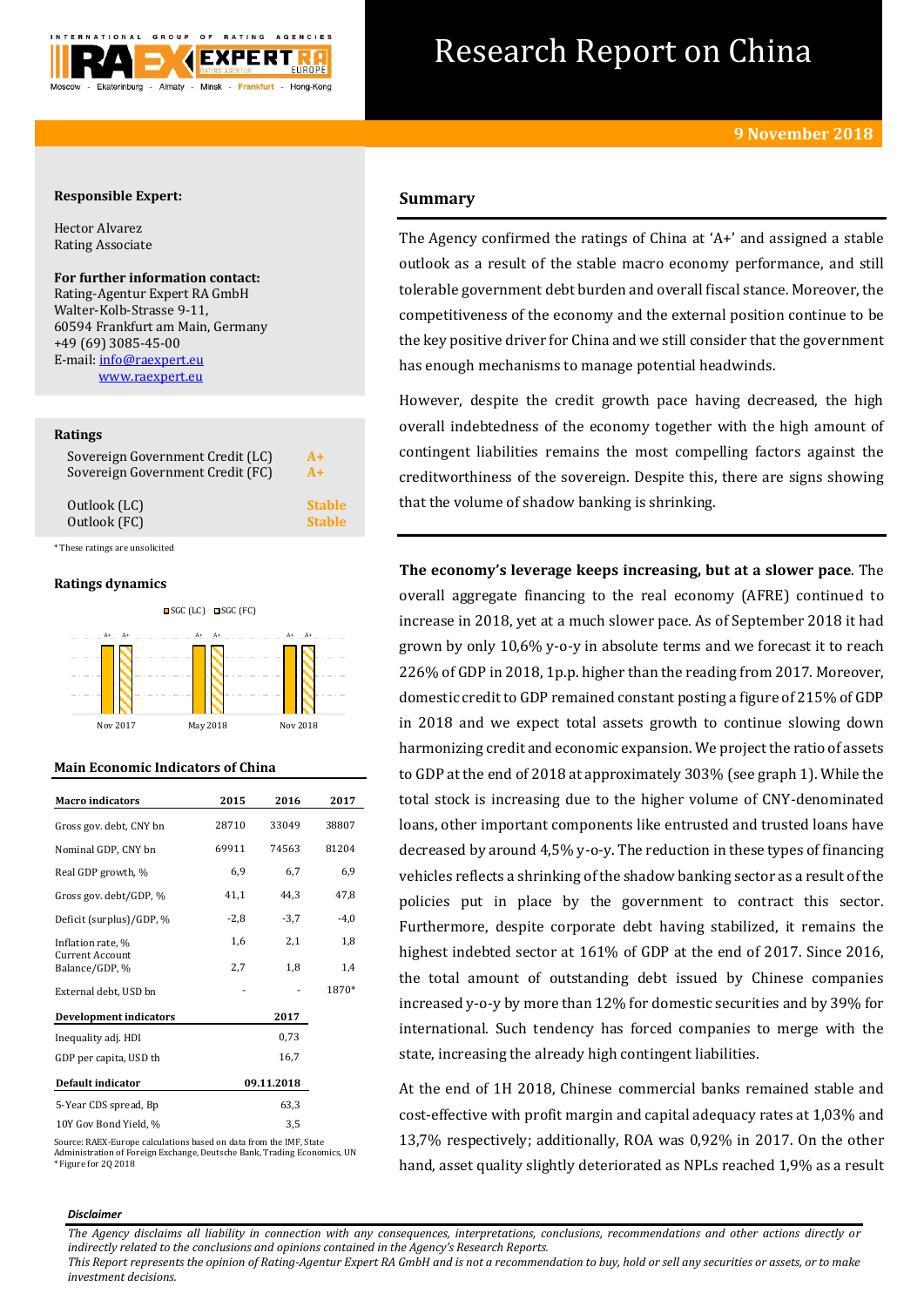# **Graph 1:** Credit to the economy dynamic, % of GDP

 $O F$ 

Almaty - Minsk -

GROUP

TIONAL

Ekaterinburg

**RATING** 

**EXPERT** 

AGENCIES

Frankfurt - Hong-Kong



Source: RAEX-Europe calculations based on data from the PBOC and WB





Source: RAEX-Europe calculations based on data from the IMF

#### **Graph 3:** Macroeconomic indicators, %



Source: RAEX-Europe calculations based on data from the IMF

of higher volumes of mortgages and loans to riskier export-import oriented companies and small private enterprises.

**Fiscal stance remains bearable**. The fiscal deficit is expected to expand up to 4,1% of GDP in 2018 as the government continues with its proactive fiscal policy (see graph 2). As mentioned in our previous review, even though China's authorities announced a course to cut budget deficit, the authorities have continued the expansionary policy as new tax cuts were announced in 2018 which includes VAT and personal income tax reductions. What is more, in the wake of the recent economic slowdown, we anticipate fiscal stimulus to continue in order to shore up the economy. Thus, proactive fiscal policy will remain a key driver of economic growth and we expect it to remain so. Despite this, China's government has enough buffers to back the supportive policy and any other potential risk which may arise.

**Macroeconomic variables continue to be stable**. The Chinese economy slowed down but growth remained substantial as real GDP increased at a pace of 6,5% y-o-y as of 3Q 2018. The highest growth for this period at 10% in terms of value added belongs to tertiary sector (service), indicating a positive transition from the primary sector (manufacturing and agriculture) to a more service and consumption oriented economy. Moreover, the information technology sector grew by 23% supporting further the rebalancing efforts. As a result of the rebalancing and deleveraging plans, we anticipate the economy to continue to have solid growth but at a slower pace (see graph 3).

In addition, we also consider that the implementation of the environmental program, which might decrease output from main carbon dioxide producers, and potential lower export income due to the U.S. – China trade tensions may have a direct but moderate impact on GDP output.

Inflation has risen and as of September 2018 it reached a y-o-y growth of 2,5% showing prolonged price stability (see graph 3). Price increases were mainly broad-based. We expect the metric to continue to follow the same trend in the following years in order to reach the 3% target set by the government we expect levels of unemployment to remain practically unchanged by year-end 2018.

**Solid external position remains a key strength**. Exports and imports have continued to grow as a result of external demand and domestic consumption. However, these have been outpaced by GDP causing imports and exports to shrink relative to GDP: in 2018 they will account for about 14,5% and 18,4% of GDP respectively. Due to the higher demand

# *Disclaimer*

*The Agency disclaims all liability in connection with any consequences, interpretations, conclusions, recommendations and other actions directly or indirectly related to the conclusions and opinions contained in the Agency's Research Reports.*

*This Report represents the opinion of Rating-Agentur Expert RA GmbH and is not a recommendation to buy, hold or sell any securities or assets, or to make investment decisions.*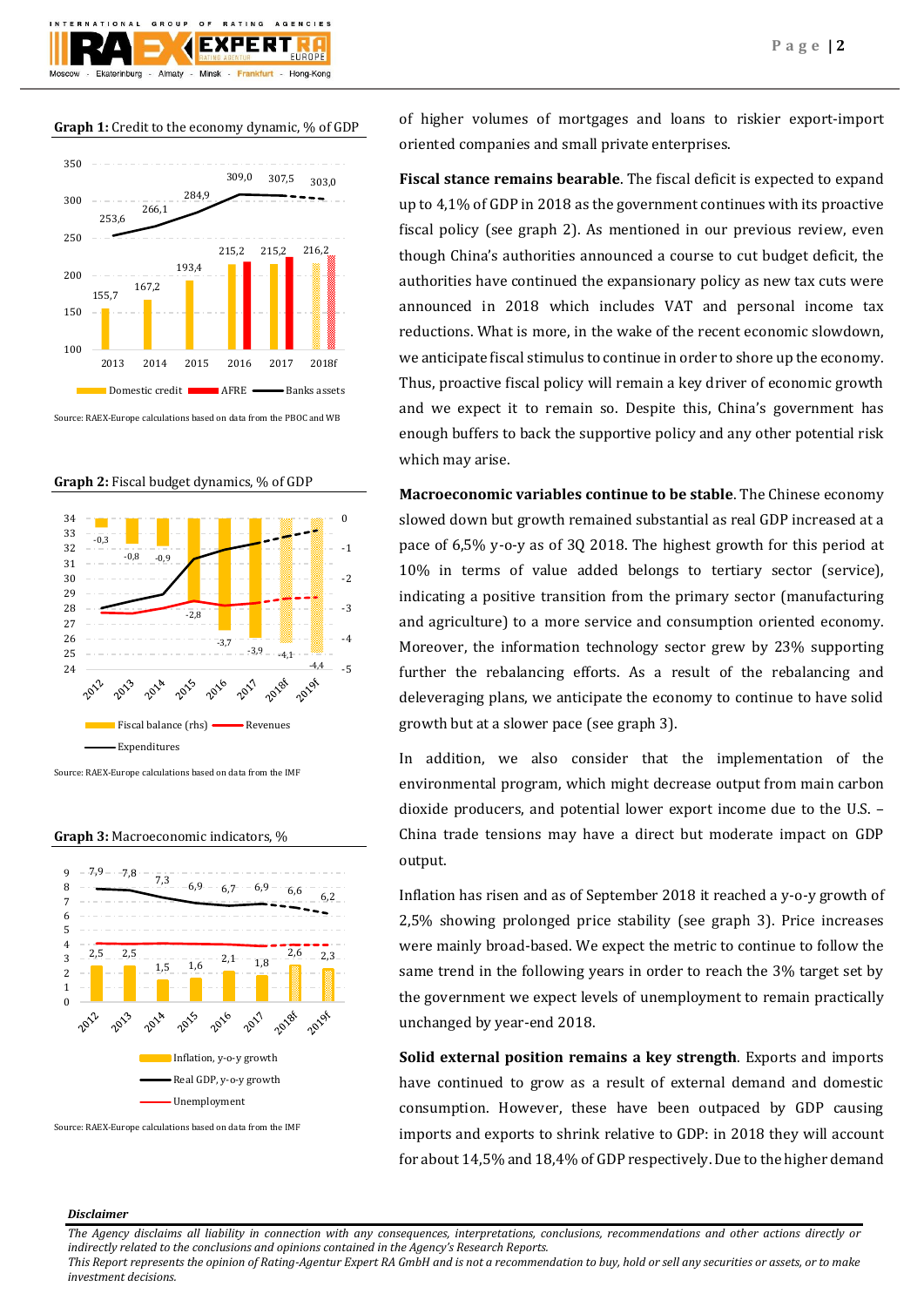





**Graph 6:** SOEs' statistics



Source: RAEX-Europe calculations based on data from the National Bureau of Statistics of China

on imported raw materials, the trade balance shrunk in 3Q 2018. We expect the balance to continue in this trend and to post a figure of around 3,3% in 2018 (see graph 4). International reserves continued to be substantially high and reached USD 3,18 tn by September 2018. However, the trend of international reserves has been negative, (these have decreased by 1,8% since end-2017). The net international investment position (NIIP) recovered slightly in 1H 2018 increasing by USD 0,17 tn as compared to 1Q 2018. We expect this metric to remain strong and positive and to end 2018 at around 13% of GDP.

Even though there has not been a substantial material effect from the U.S.- China trade dispute as shown by solid export figures, it is still uncertain what the real impact will be if these tensions were to escalate further. Even though the direct effect from the unresolved issues seems limited, it has inevitably spread uncertainty in financial markets, the largest stock index of the country CSI 300 has decreased by 23p.p. since the beginning of 2018.

**Government debt in an upward trend.** We expect total government debt to reach a figure of around 50% of GDP and 182% budget revenues in 2018, a yearly increase of around 2p.p. and 9p.p. respectively. Such debt level is considered manageable since, as mentioned previously, the government has enough tools and resources to control it (see graph 5).

Despite significantly lower growth of SOEs' liabilities, contingent liabilities will continue to negatively impact financial stability in medium run. Profitability of SOEs remains subdued with a ROA of 2,4% in September 2018, 0,2p.p. higher than the average of the previous two years (see graph 6). However, SOEs continue to be significantly less profitable compared to privately owned peers. As a result, the number of bankruptcies among SOEs increased by 59% y-o-y and we anticipate bankruptcies to increase further as a result of the government's efforts to improve the efficiency of the economy by eliminating "zombie" companies. In general, we expect a positive impact from the current SOE reform which is mainly aimed at equity restructuring and better salary and cost management according to market economy's requirements. However, such government support and preferable conditions for SOEs might damage competition and could cause higher default rates among private companies.

Local Government Financial Vehicles (LGFVs) remain a popular way of financing local infrastructure projects avoiding the limits of local bond issuing set by the government. Liabilities and obligations of LGFVs are off balance making control and measurement extremely difficult and, thus, causing uncertainty in the market.

# *Disclaimer*

*The Agency disclaims all liability in connection with any consequences, interpretations, conclusions, recommendations and other actions directly or indirectly related to the conclusions and opinions contained in the Agency's Research Reports.*

*This Report represents the opinion of Rating-Agentur Expert RA GmbH and is not a recommendation to buy, hold or sell any securities or assets, or to make investment decisions.*